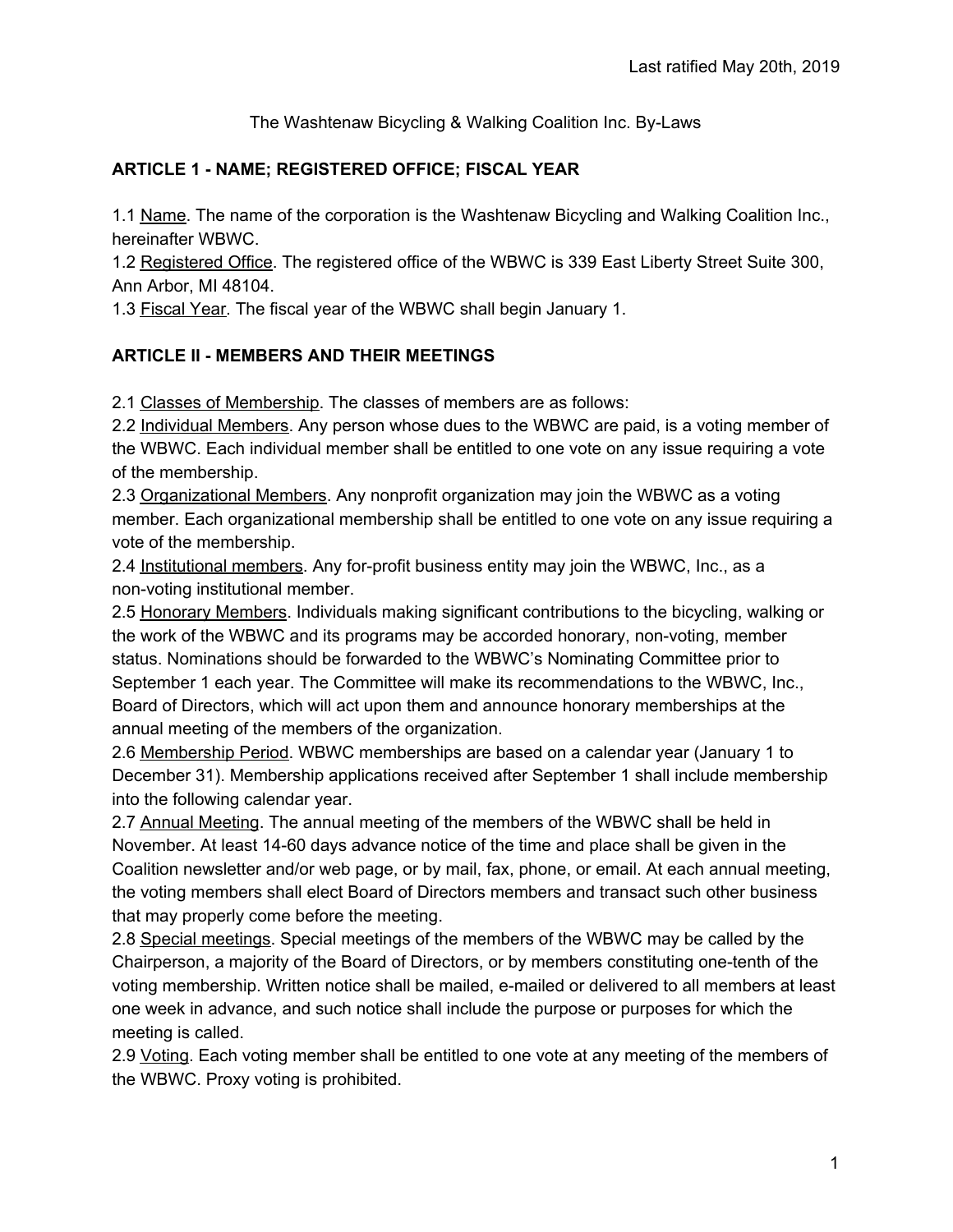2.10 Quorum. Members present shall constitute a quorum for the transaction of business at any meeting of the members of the WBWC.

### **ARTICLE III - BOARD OF DIRECTORS AND ITS MEETINGS**

3.1 Function. The affairs of the WBWC shall be managed by the Board of Directors.

3.2 Number. The maximum number of Directors is eleven. The minimum number of Directors is three.

3.3 Duties. The duties of the Board of Directors will be:

1. To choose the Coalition officers from the current Directors.

2. To choose the Chairperson of all standing and ad hoc committees from the current Directors, upon recommendation of the Chairperson.

3. To establish annual dues for each membership category.

4. To act on all business of the WBWC, Inc.

3.4 Election. The membership shall elect its Directors at the November annual meeting and such Directors will assume office upon election.

3.5 Term. Directors shall serve two-year terms, but the Board of Directors may shorten the term of any directorship for the purpose of staggering the expirations of Directors' terms.

3.6 Vacancies. Any vacancy occurring in the Board of Directors shall be filled by a majority vote of the Board of Directors. A Director elected to fill a vacancy shall be elected for the unexpired term of his or her predecessor.

3.7 Eligibility. All Directors shall be voting members of the WBWC.

3.8 Meetings. Regular meetings of the Board of Directors shall be held on a monthly basis. Meetings will be normally held at the registered office. If a meeting is to be held at another time or location, a notice of the new time and/or location will be communicated to the Board of Directors at least 10 days prior. Board of Directors meetings are open to the public with all welcome.

3.9 Special Meetings. Special meetings of the Board of Directors may be called by the Chairperson or any three Directors provided that notice shall be given to each director at least seven days advance.

3.10 Quorum. Board of Directors members present shall constitute a quorum for the transaction of business at any meeting of the Board.

3.11 Unanimous Consent in Lieu of Meeting. An action may be taken without a meeting if consent in writing, setting forth the action to be taken, is signed by all of the Directors.

3.12 Removal of Inactive Directors. If during the course of a term of office an elected Director should be unable to regularly participate in the work of the Board, or regularly attend meetings of the Board, the Board of Directors, upon written advance notification to the Director affected, may declare the position vacant by a majority vote.

3.13 Resignation. Any Director may resign at any time by giving written notice to the Board of Directors. Any such resignation shall take effect at the date of the receipt of such notice or at any later time specified therein and, unless otherwise specified therein the acceptance of such resignation shall not be necessary to make it effective.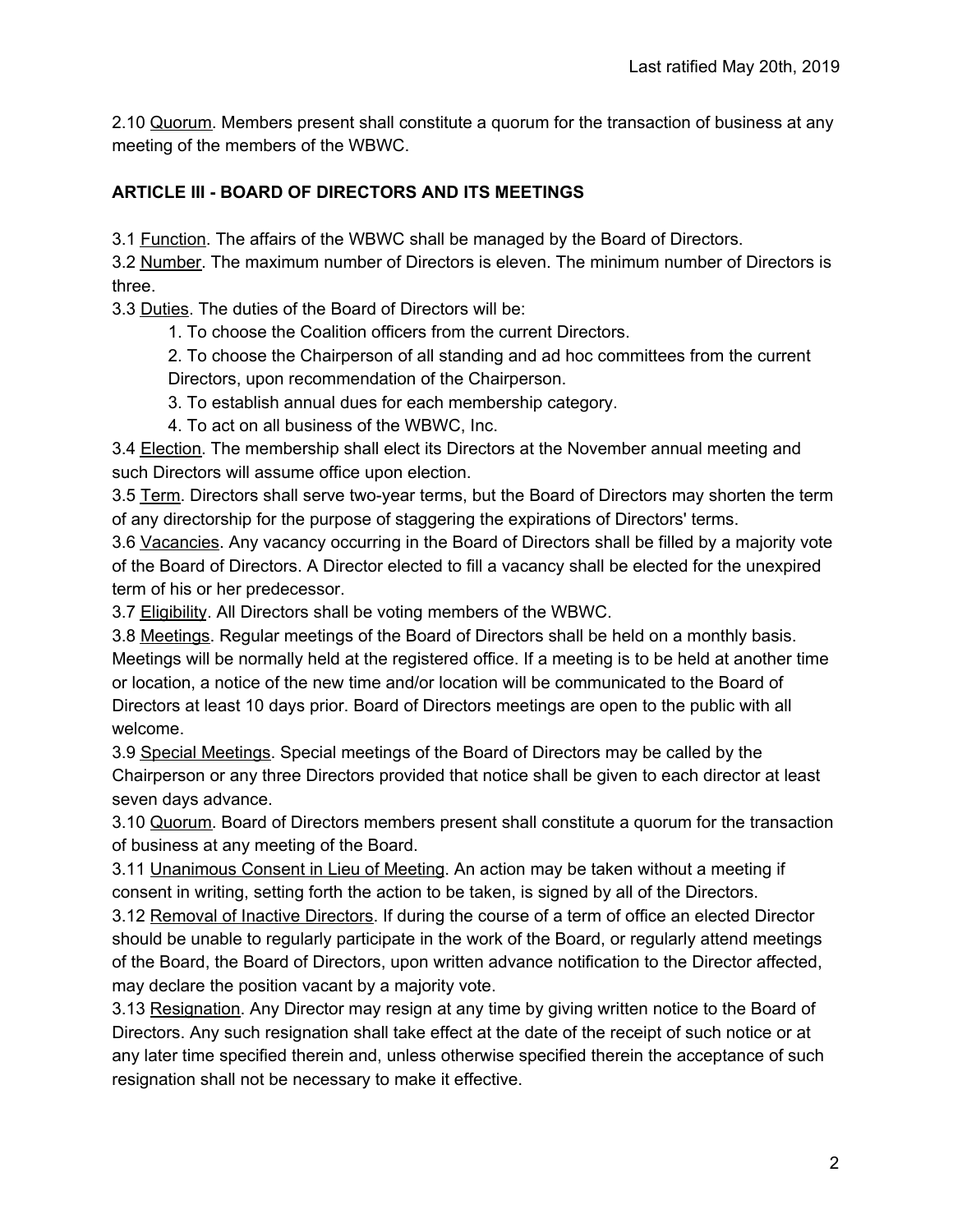# **ARTICLE IV - OFFICERS**

4.1 Number. The officers of the WBWC shall be the Chairperson, Vice-Chairperson, Treasurer, and Secretary.

4.2 Annual Election. The officers of the corporation shall be elected annually by the Board of Directors at the December Board of Directors meeting and shall serve until their successors are elected.

4.3 Vacancy. Any vacancy in an officer position may be filled for the balance of the term of the office by election of the majority of the Board of Directors.

4.4 Resignation. Any officer may resign at any time by giving written notice to the Board of Directors. Any such resignation shall take effect at the date of the receipt of such notice or at any later time specified therein and, unless otherwise specified therein the acceptance of such resignation shall not be necessary to make it effective.

4.5 Eligibility. The Chairperson, Vice-Chairperson, Secretary, and Treasurer shall be voting members of the WBWC.

4.6 Chairperson. The Chairperson shall supervise the activities of the WBWC and preside at the meetings of the members and the Board of Directors. The Chairperson shall execute contracts and conveyances on behalf of the WBWC and shall act on behalf of the Board of Directors in all manners under its jurisdiction.

4.7 Vice-Chairperson. The Vice-Chairperson shall preside in the absence of the Chairperson. The Vice-Chairperson may be the designated, by the Chairperson, as the signer of WBWC checks.

4.8 Treasurer. The Treasurer shall be in charge of the receipt and disbursement of all funds of the WBWC pursuant to the instructions of the Board of Directors. Correct and complete financial records shall be maintained under the direction of the Treasurer. The Treasurer shall prepare periodic financial reports, including an annual financial report, write all checks in conformance with board policies, and also shall be responsible for filing all tax returns of the WBWC.

4.9 Secretary. The Secretary shall keep accurate minutes of all meetings of the members and the Board of Directors. The Secretary shall be in charge of all corporate records other than financial records. The Secretary also shall maintain the membership records of the WBWC and shall be responsible for filing with the proper governmental officials all documents, other than tax returns, which the WBWC is required by law to file.

# **ARTICLE V - COMMITTEES**

5.1 Standing Committees. The standing Committees of the WBWC shall include:

● Nominating

Each Committee shall have such functions as are assigned to it from time to time by the Board of Directors. A Committee designated by the Board may exercise any powers of the Board in managing the WBWC's business and affairs, to the extent provided by the written resolution of the Board. The designation and appointment of any such Committee and the delegation and appointment of such Committee and delegation thereto of authority shall not operate to relieve the Board of Directors, or any individual Director, of any responsibility imposed by law. No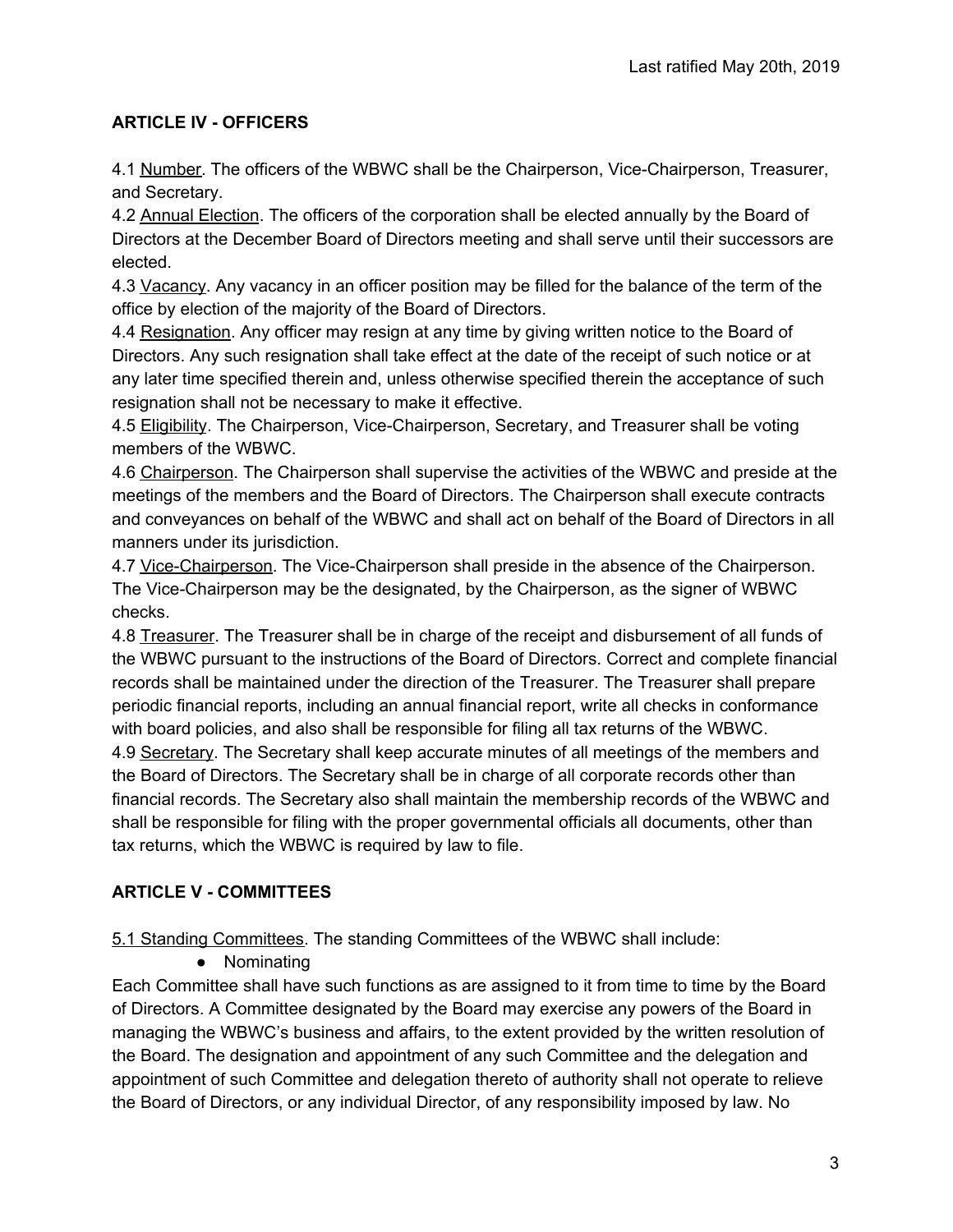Committee, however, shall have the power to:

- a. amend the Articles of Incorporation;
- b. adopt an agreement of merger;
- c. amend the By-Laws of the Corporation;
- d. fill vacancies on the Board of Directors;
- e. fix compensation of the Directors for serving on the Board or a Committee;

f. recommend to members the sale, lease or exchange of all or substantially all of the Corporations property or assets;

g. recommend to the members a dissolution of the Corporation or a revocation of dissolution; or

h. terminate memberships.

5.2 Special Committees. The Board of Directors may authorize the establishment and termination of special Committees for temporary activities of the WBWC.

5.3 Appointment. With approval of the Board of Directors, the Chairperson shall appoint annually the chairperson for all Committees as soon as possible after the December Board of Directors meeting of the WBWC.

5.4 Nominating Committee. The Nominating Committee shall present the name of at least one candidate for each office and each Directorship, which is to be filled by election at the annual meeting of the WBWC.

5.5. Meetings. Committees shall meet as directed by the Board, and their meetings shall be governed by the rules provided by Article III for meetings of the Board. Minutes shall be recorded at each Committee meeting and shall be presented to the Board.

# **ARTICLE VI -- AMENDMENTS AND PROCEDURE**

6.1 By Directors. The Board of Directors shall have the power to amend or repeal bylaws by a two-thirds majority vote of the Board at any regular or special meeting, provided that notice of the proposed action is given in the call for the meeting.

6.2 Procedure. Unless otherwise provided in the Bylaws, all matters of parliamentary procedure shall be governed by Robert's Rules of Order Newly Revised (1986) as a back up in cases where consensus is blocked.

# **ARTICLE VII - INDEMNIFICATION**

7.1 Nonderivative Actions. Subject to all of the other provisions of this article, the corporation shall indemnify any person who was or is a party or is threatened to be made a party to any threatened, pending or completed action, suit, or proceeding. This includes any civil, criminal, administrative, or investigative proceeding, whether formal or informal (other than an action by or in the right of the corporation). Such indemnification shall apply only to a person who was or is a director or officer of the corporation, or wh was or is serving at the request of the corporation as a director, officer, partner, trustee, employee, or agent of another foreign or domestic corporation, partnership, joint venture, trust or other enterprise, whether for profit or not for profit. The person shall be indemnified and held harmless against expenses (including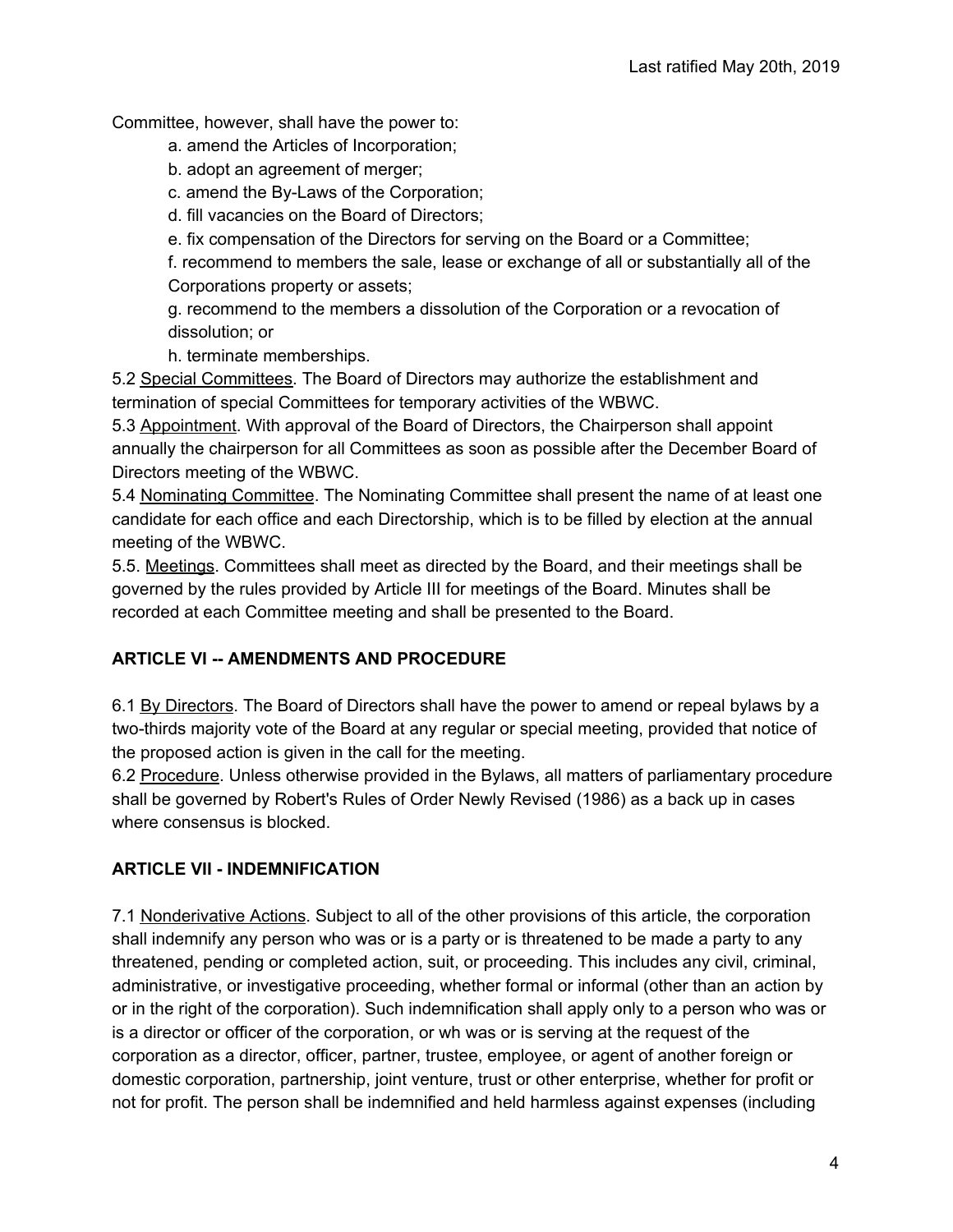attorney fees), judgments, penalties, fines, and amounts paid in settlement actually and reasonably incurred by him or her in connection with such action, suit or proceeding, if the person acted in good faith and in a manner he or she reasonably believed to be in or not opposed to the best interests of the corporation or its members. With respect to any criminal action or proceeding, the person must have had no reasonable cause to believe his or her conduct was unlawful. The termination of any action, suit, or proceeding by judgment, order, settlement, conviction, or on a plea of no contest or its equivalent, shall not by itself create a presumption that

(a) the person did not act in good faith and in a manner that the person reasonably believed to be in or not opposed to the best interests of the corporation or its members or

(b) with respect to any criminal action or proceeding, the person had reasonable cause to believe that his or her conduct was unlawful.

7.2 Derivative Actions. Subject to all of the provisions of this article, the corporation shall indemnify any person who was or is a party to, or is threatened to be made a party to, any threatened, pending, or completed action or suit by or in the right of the corporation to procure a judgment in its favor because

(a) the person was or is a director or officer of the corporation or

(b) the person was or is serving at the request of the corporation as a director, officer, partner, trustee, employee, or agent of another foreign or domestic corporation, partnership, joint venture, trust, or other enterprise, whether or not for profit.

The person shall be indemnified and held harmless against expenses (including actual and reasonable attorney fees) and amounts paid in settlement incurred by the person in connection with such action or suit if the person acted in good faith and in a manner the person reasonably believed to be in or not opposed to the best interests of the corporation or its members. However, indemnification shall not be made for any claim, issue, or matter in which such person has been found liable to the corporation unless and only to the extent that the court in which such action or suit was brought has determined on application that, despite the adjudication of liability but in view of all circumstances of the case, such person is fairly and reasonably entitled to indemnification for the expenses which the court considers proper.

7.3 Expenses of Successful Defense. To the extent that a person has been successful on the merits or otherwise in defense of any action, suit, or proceeding referred to in sections 7.1 or 7.2 of this article, or in defense of any claim, issue, or matter in the action, suit, or proceeding, the person shall be indemnified against expenses (including actual and reasonable attorney fees) incurred in connection with the action and in any proceeding brought to enforce the mandatory indemnification provided by this article.

7.4 Contract Right; Limitation on Indemnity. The right to indemnification conferred in this article shall be a contract right and shall apply to services of a director or officer as an employee or agent of the corporation as well as in such person's capacity as a director or officer. Except as provided in section 7.3 of this article, the corporation shall have no obligations under this article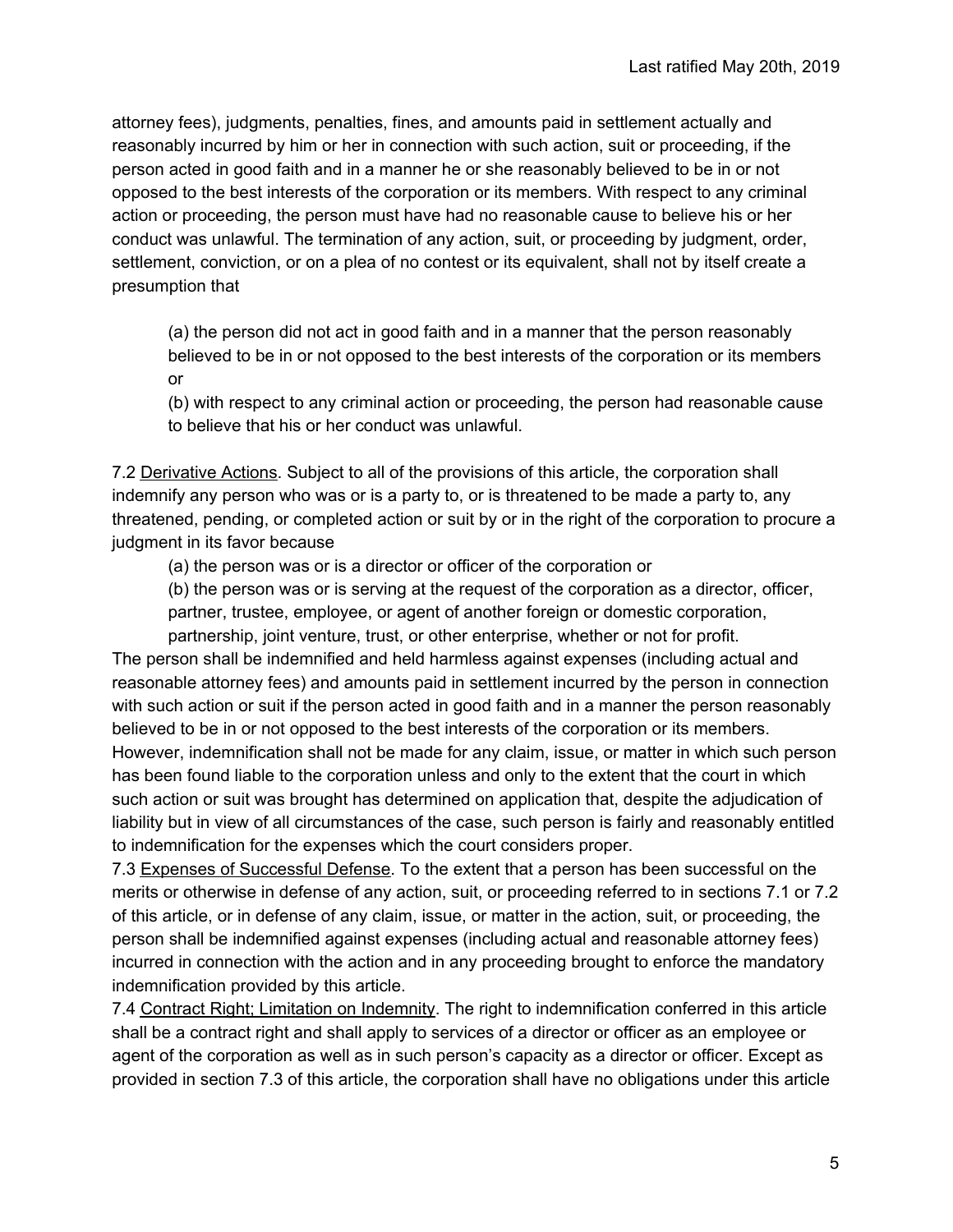to indemnify any person in connection with any proceeding, or part thereof, initiated by such person without authorization by the board.

7.5 Determination That Indemnification Is Proper. Any indemnification under section 7.1 or 7.2 of this article (unless ordered by a court) shall be made by the corporation only as authorized in the specific case. The corporation must determine that indemnification of the person is proper in the circumstances because the person has met the applicable standard of conduct set forth in sections 7.1 or 7.2, whichever is applicable. Such determination shall be made in any of the following ways:

(a) By a majority vote of a quorum of the board consisting of directors who were not parties to such action, suit, or proceeding.

(b) If the quorum described in clause (a) above is not obtainable, then by a committee of directors who are not parties to the action. The committee shall consist of not less than two disinterested directors.

(c) By independent legal counsel in a written opinion.

(d) By the members.

7.6 Proportionate Indemnity. If a person is entitled to indemnification under sections 7.1 or 7.2 of this article for a portion of expenses, including attorney fees, judgments, penalties, fines, and amounts paid in settlement, but not for the total amount, the corporation shall indemnify the person for the portion of the expenses, judgments, penalties, fines, or amounts paid in settlement for which the person is entitled to be indemnified.

7.7 Expense Advance. Expenses incurred in defending a civil or criminal action, suit, or proceeding described in sections 7.1 or 7.2 of this article may be paid by the corporation in advance of the final disposition of the action, suit, or proceeding on receipt of an undertaking by or on behalf of the person involved to repay the expenses, if it is ultimately determined that the person is not entitled to be indemnified by the corporation. The undertaking shall be an unlimited general obligation of the person on whose behalf advances are made but need not be secured.

7.8 Nonexclusivity of Rights. The indemnification or advancement of expenses provided under this article is not exclusive of other rights to which a person seeking indemnification or advancement of expenses may be entitled under a contractual arrangement with the corporation. However, the total amount of expenses advanced or indemnified from all sources combined shall not exceed the amount of actual expenses incurred by the person seeking indemnification or advancement of expenses.

7.9 Indemnification of Employees and Agents of the Corporation. The corporation may, to the extent authorized from time to time by the board, grant rights to indemnification and to the advancement of expenses to any employee or agent of the corporation to the fullest extent of the provisions of this article with respect to the indemnification and advancement of expenses of directors and officers of the corporation.

7.10 Former Directors and Officers. The indemnification provided in this article continues for a person who has ceased to be a director or officer and shall inure to the benefit of the heirs, executors, and administrators of that person.

7.11 Insurance. The corporation may purchase and maintain insurance on behalf of any person who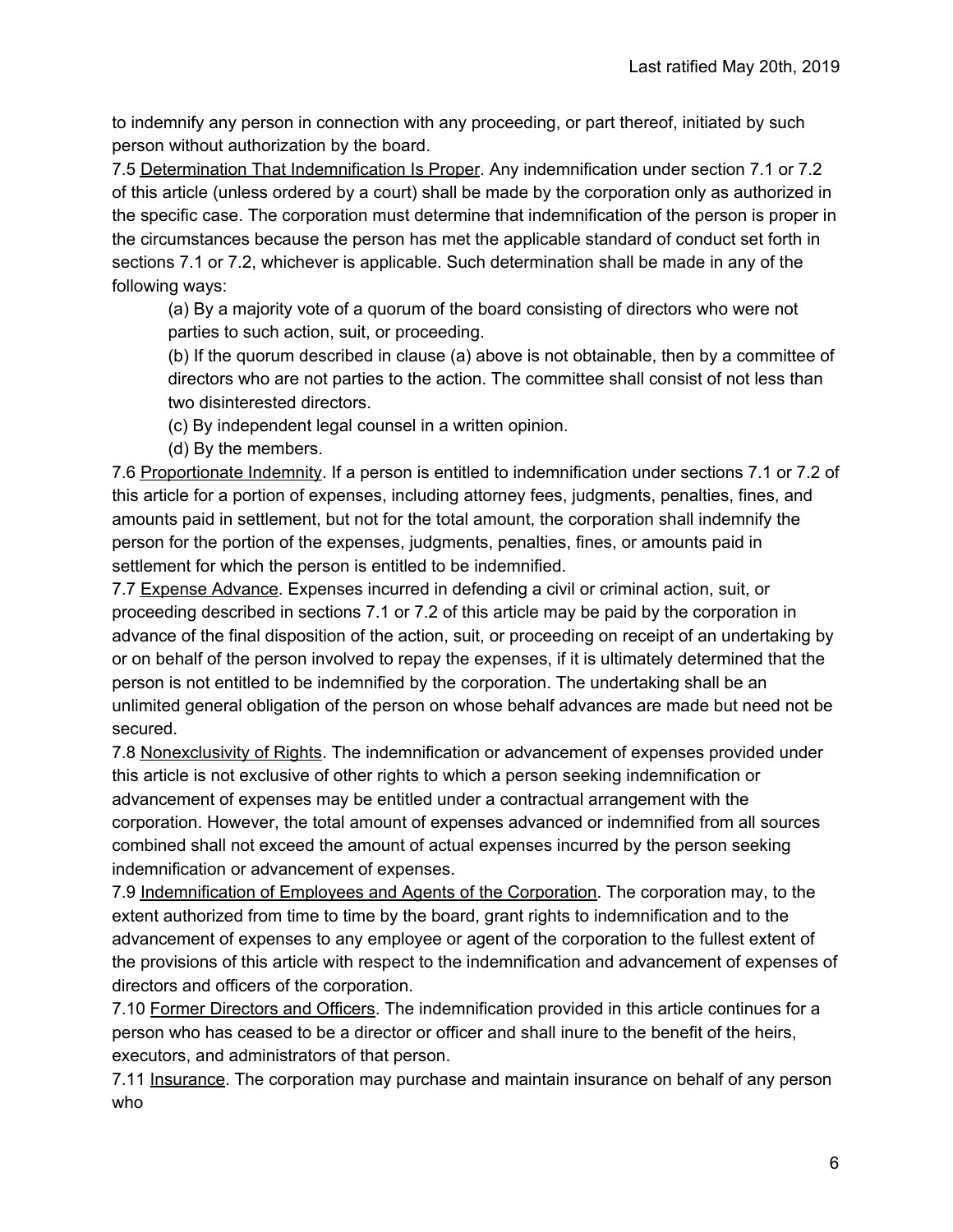(a) was or is a director, officer, employee, or agent of the corporation or (b) was or is serving at the request of the corporation as a director, officer, employee, or agent of another corporation, partnership, joint venture, trust, or other enterprise. Such insurance may protect against any liability asserted against the person and incurred by him or her in any such capacity or arising out of his or her status as such, whether or not the corporation would have power to indemnify against such liability under this article or the laws of the state of Michigan.

7.12 Changes in Michigan Law. If there are any changes in the Michigan statutory provisions applicable to the corporation and relating to the subject matter of this article, then the indemnification to which any person shall be entitled shall be determined by such changed provisions, but only to the extent that any such change permits the corporation to provide broader indemnification rights than such provisions permitted the corporation to provide before any such change.

### **ARTICLE VIII. – DISTRIBUTION OF ASSETS UPON DISSOLUTION**

8.1 Distribution of Assets Upon Dissolution. Upon the dissolution of the corporation, all assets remaining after paying or making provision for payment of all the liabilities of the corporation, shall be distributed exclusively to any corporation or corporations as the board of directors shall determine, provided that such corporation or corporations are operated exclusively as an exempt organization or organizations under section 501(C)(3) of the Internal Revenue Code of 1986. Any assets not so disposed of shall be disposed of by the Circuit Court, or its equivalent, of the county in which the corporation has its principal office at the time of dissolution, exclusively for such purposes or to such organization or organizations, as the Court shall determine, that are organized and operated exclusively for such purposes.

### **ARTICLE IX – INITIAL ACTING BOARD MEMBERS/OFFICERS**

9.1 Acting Board Members. Until such a time when the WBWC holds it's first annual meeting in November 2001, acting Board members will include Tim Athan, Ken Clark, Rebecca Kanner and Kris Talley. The acting Board may add additional Board members in accordance with Article III until Board elections are held.

9.2 Acting Officers. Until such a time when the WBWC holds its December 2001 Board meeting, acting Officers will include Bob Krzewinski as Chair & Scott Koll as Treasurer. The acting Board may fill additional officer positions in accordance with Article IV until Officer elections are held.

# **ARTICLE X – DIVERSITY AND INCLUSION**

10.1 Diversity and Inclusion. The WBWC seeks to foster a non-motorized community that encourages understanding, appreciation and acceptance of all within its membership, volunteer base, Officers and Board of Directors. Further, the WBWC believes that broad representation and participation add significant value to the outdoor experience of each of us, and that these valued experiences are